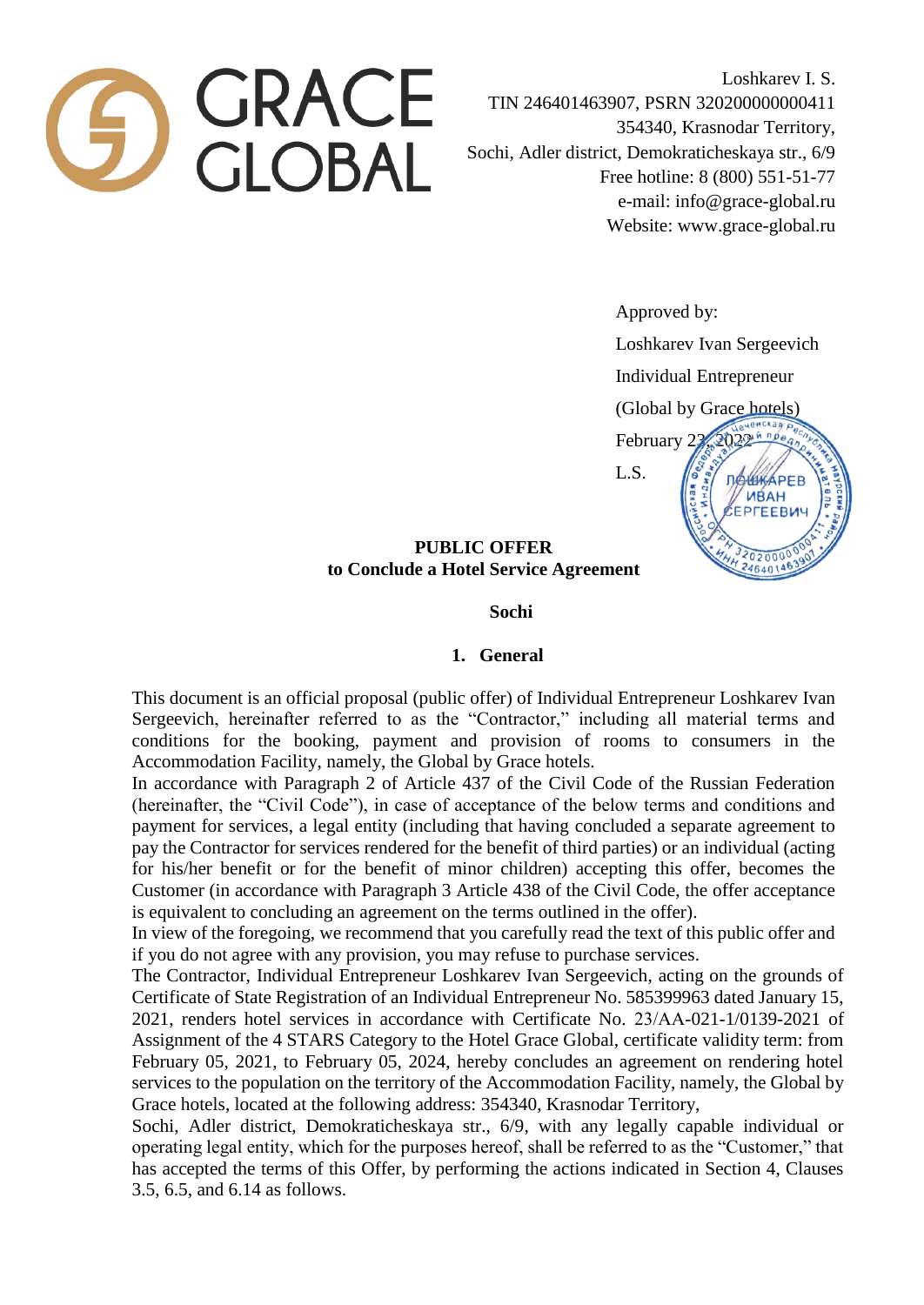**Offer** shall mean this document, i.e., a public offer to conclude a hotel and related service agreement with Loshkarev Ivan Sergeevich IE.

**Offer Acceptance** shall mean the full and irrevocable acceptance of the offer by performing the actions indicated in Sections 6.5 and 6.14 hereof. The Offer Acceptance implies an Offer Agreement.

**Offer Agreement** shall mean a service agreement between the Contractor and the Customer, which is concluded through the Offer Acceptance.

**Website** shall mean the Contractor's website at www.grace-global.ru, as well as websites of the Contractor's partners, third parties engaged by the Contractor to render the services hereunder, containing information on the Services, the procedure and methods of payment for the Services as well as on the Terms of Use of the Services.

**Customer** shall mean any individual or legal entity that orders services via the Electronic Sales Channels for the benefit of the Consumer.

**Consumer** shall mean an individual who has the intention to order or purchase or who orders, purchases, and/or uses the hotel services exclusively for personal and other needs not related to business activities.

**Contractor** shall mean the possessor of right to the Accommodation Facility (hotel).

**Booking** shall mean a preliminary order for accommodation services with the Booking Request transmission via the Contractor's Electronic Sales Channels.

**Guaranteed Booking** shall mean a booking on the terms of a mandatory prepayment, for which a booking confirmation has been received.

**Booking Request** (hereinafter, the "Request") shall mean a document — containing detailed information on the Consumer, information on the services ordered for the Consumer, and information on booking of rooms (services) — the Customer sends to the Contractor's e-mail address or otherwise.

**Booking Confirmation (hereinafter referred to as the "Confirmation")** shall mean information on the Contractor's ability to render services to the Consumer under the received Request.

The Confirmation shall contain the following information: information on the booking provided (rooms, categories, accommodation price, and period of stay, the list of services included in the price of room (sleeping accommodation), and the list and price of other paid services provided by the Contractor for a fee, the purchase and payment terms, the list of arriving guests, and other conditions for rendering the hotel services. This information may be transmitted via the exchange of electronic communications using an e-mail address.

**Accommodation Facility** shall mean a hotel complex or an Accommodation Facility intended for the Contractor to render hotel and other additional services, **namely**:

the Global by Grace hotels (Hotel Complex) located at: 354340, Krasnodar Territory,

Sochi, Adler district, Demokraticheskaya str., 6/9, used by the Contractor to render accommodation services and other additional services to Consumers.

**Notice** shall mean a written communication from one party hereto to the other party, which content refers to the fulfillment by the parties of their obligations hereunder.

**Rates** shall mean the cost of paid hotel accommodation services rendered by the Contractor, posted on the Contractor's website.

**Booking Rules** shall mean a document approved by the Contractor containing rules of booking in the Contractor's Accommodation Facility, which are binding on the Customer.

**Rules of Stay** shall mean a document approved by the Contractor containing the rules of stay in the Contractor's Accommodation Facility, which are binding on the Customer.

**Purchased services validity period** shall mean the period of rendering of services paid for by the Customer, in accordance with the current rates and prices.

**Contractor's e-mail address:** info@grace-global.ru

For the purposes of interpreting the Agreement, as well as the documents drawn up by the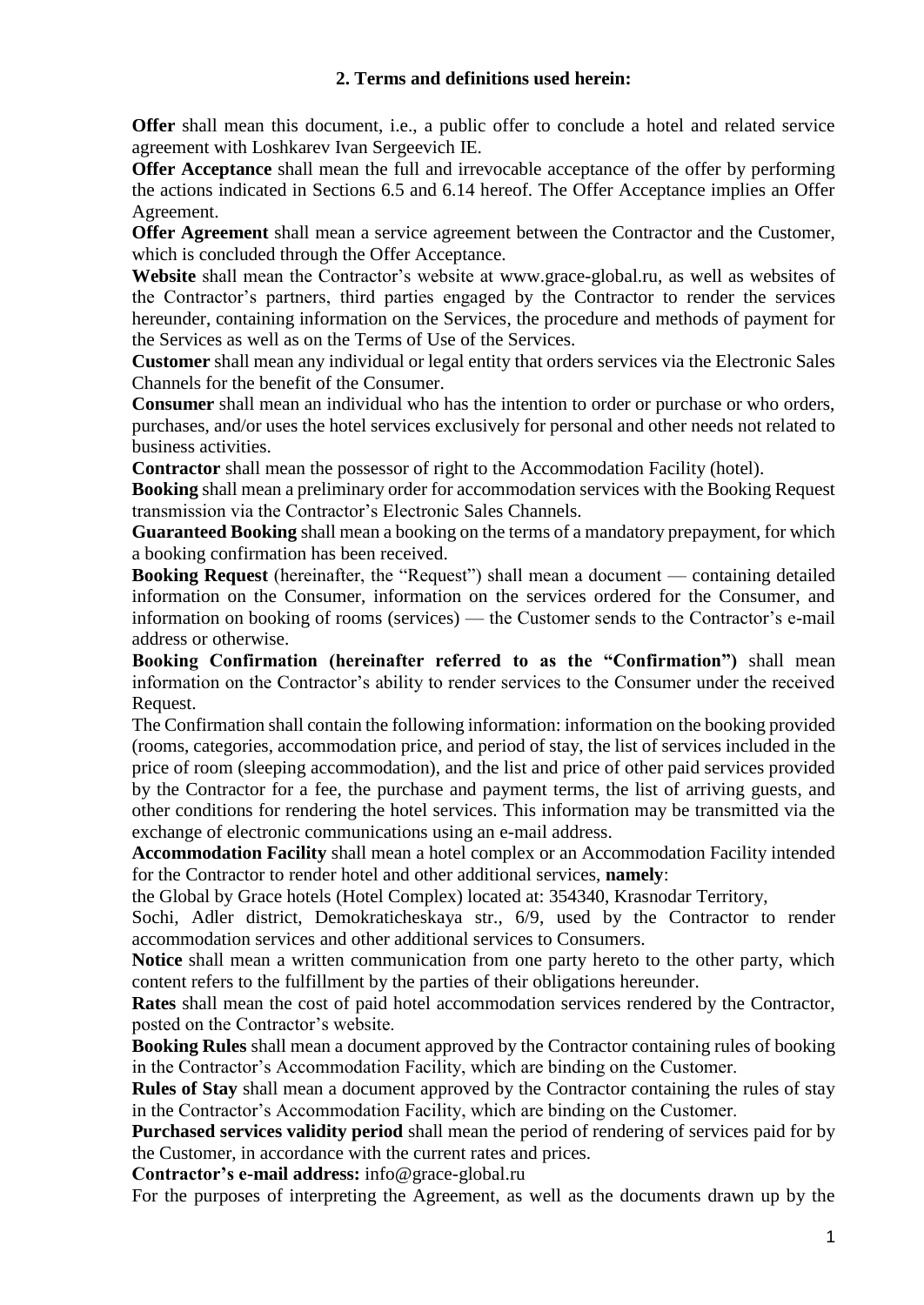**Parties** pursuant thereto, other terms and definitions shall be used in the generally accepted meanings.

## **3. Subject Matter of the Public Offer**

3.1. The subject matter hereof is the Contractor's paid services rendered to the Customer in accordance with the terms and conditions of this Public Offer, current legislation, and Annexes to the Public Offer Agreement.

3.2. Public Offer with Annexes: Rates for Services (Annex No. 1), Booking Rules (Annex No. 2), Rules of Stay (Annex No. 3), and Resort Fee Regulations (Annex No. 4) shall be an integral part hereof, contain a full list of services that may be rendered hereunder, and the procedure for rendering such services, are published on the Contractor's website and are also available in a publicly accessible place in the Contractor's Accommodation Facilities at the above addresses.

3.3. The Contractor will render hotel services to the Customer in accordance with the Hotel Services Rules in the Russian Federation, approved by Resolution No. 1853 of the Government of the Russian Federation dated 18.11.2020.

3.4. The Contractor may amend terms and conditions hereof, the Rates, and other Annexes hereto — without prior agreement with the Customer or the Consumer, provided that such amendments are published in a publicly available place not later than thee (3) calendar days after the Contractor approves the same.

3.5. The Customer's (Consumer's) payment for the services rendered by the Contractor, the Contractor's partners, and third parties selling the Contractor's services shall constitute an unconditional acceptance of this Public Offer.

3.6. The validity period of the Agreement concluded by acceptance of this Public Offer shall be equal to the validity period of the services paid by the Customer.

# **4. Offer Acceptance and Offer Agreement Execution**

4.1. The Customer shall accept the Offer by the prepayment of the Contractor's services selected from the Price List, in respect of which the Offer Agreement is concluded. 4.2. The term for the Customer's acceptance of the Offer shall be unlimited.

## **5. Terms and Procedure for Rendering the Services**

5.1. Having read the Rates for Services (Annex No. 1), Booking Rules (Annex No. 2), and Rules of Stay (Annex No. 3) posted on the Contractor's website, and having selected the type of service, the Customer will inquire the Contractor for the possibility of rendering the services. 5.2. A room may be booked by sending a request to the Contractor's Accommodation Facility: - A request from the website;

- Via e-mail;

- Via phone: Booking Department + 7 (862) 277-74-52; toll-free hotline 8 (800) 551 51 77;

- Directly in the Accommodation Facility at the reception desk;

- A request from portals;

- A request from agents.

5.3. Based on the request, the Contractor, subject to the availability of rooms, will explain to the Customer the procedure for paying for services strictly in accordance with the Rates and Booking Rules.

5.4. Not later than 24 hours after receiving the booking request, the Contractor's Booking Department shall confirm the booking to the Customer, or refuse to satisfy the request.

5.5. In case of confirmation of the booking request, it will send the Customer an invoice for accommodation prepayment. Customers having booked accommodation shall make a prepayment for the first day of their stay. If the Customer has booked accommodation at the Nonrefundable rate, the prepayment will amount to 100%.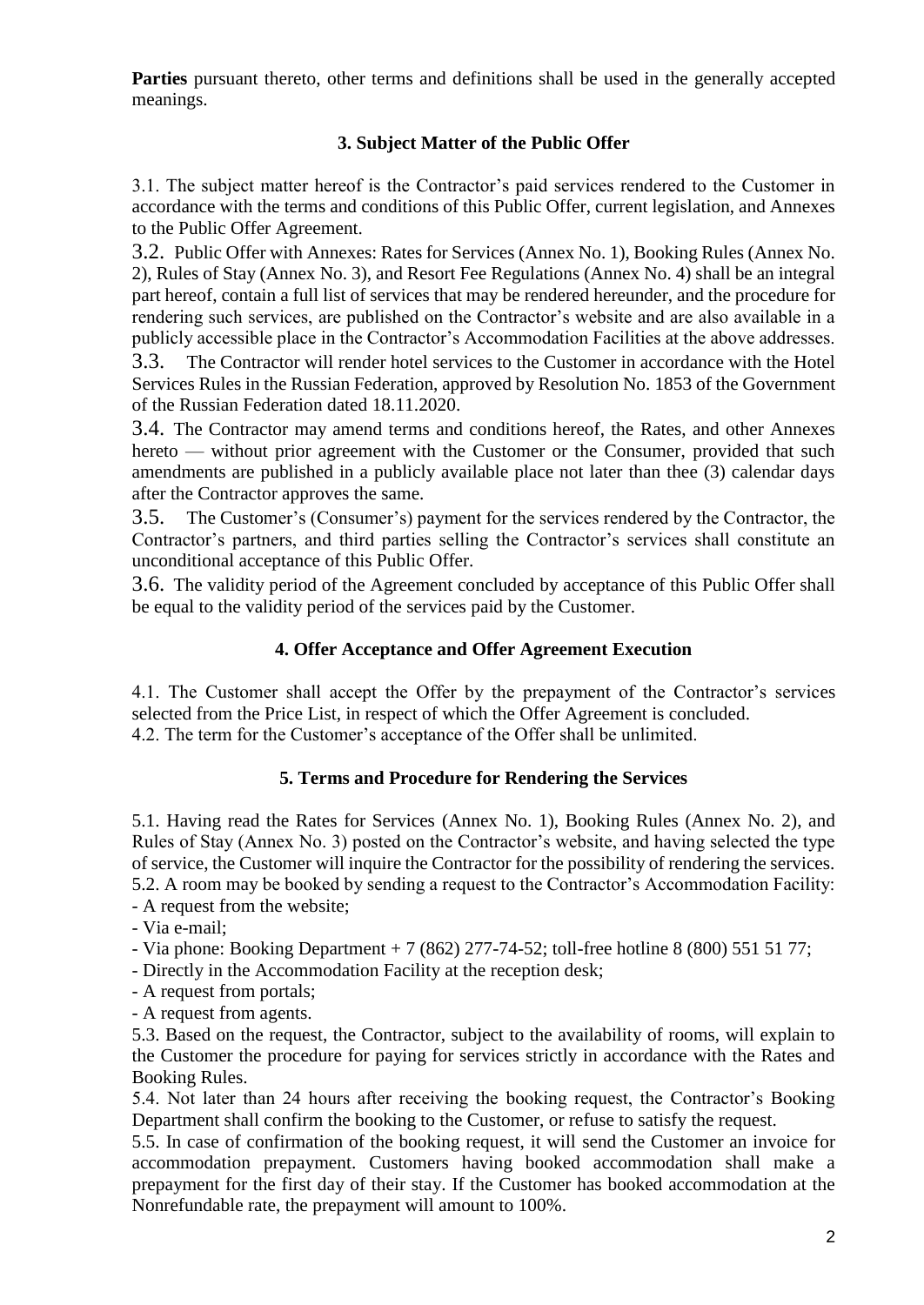5.6. Once the invoice has been issued and sent to the Customer, the room specified in the invoice shall be deemed pre-booked.

5.7. The Invoice shall be deemed valid for the period indicated therein by the Contractor but for not more than five (5) banking days from the date of its issuance.

5.8. The accommodation services shall be paid for in the following manner:

- The cost of the first night's stay shall be paid within the period indicated in the Contractor's invoice but not later than five (5) business days from the invoice date. The invoice shall be sent to the Customer's e-mail address;

- The final payment for accommodation shall be made on the day of arrival at the Accommodation Facility in cash or using payment cards.

5.9. In case the Customer violates the stipulated payment deadline, the booking will be automatically canceled for the room.

5.10. A mandatory condition for a booking cancellation will be the Responsible Manager notifying the Customer by call, SMS notification, or e-mail to remind the Customer of the need to make a payment.

5.11. The Room shall be deemed subject to guaranteed booking at the time the prepayment is credited to the settlement account or handed to the Contractor's cash desk. Further, this amount will be included in the payment charged for the room.

5.12. The Contractor shall send the Booking Confirmation to the Customer via e-mail, with the information on the name (company name) of the Contractor, the Customer (Consumer), the category of the ordered room, and the price of room (sleeping accommodation), the duration of stay in the hotel, the booking conditions as well as other information determined by the Contractor.

5.13. The Customer shall pay for the Contractor's services, thereby confirming acceptance of the terms of the Contractor's offer.

5.14. The Offer Agreement shall take effect upon receipt of the booking confirmation by the Customer. The payment of the services under the Agreement for the Customer by any third party will not change the rights and obligations of the Customer under the Agreement.

5.15. The validity term of the Agreement concluded by acceptance of this Public Offer shall be equal to the term of the paid period of the Customer's accommodation.

5.16. The accommodation service will be rendered from the moment of the Consumer's arrival. 5.17. The accommodation fee shall be paid either in cash or with a bank card at the specified check-out time (local time zone) according to the approved rates for the respective room

category.

5.18. In case of the Consumer's early check-in, the fee for the room shall be charged as follows:

- Not more than 6 hours before the check-in time — hourly rate;

- 6 to 12 hours before the check-in time — 50% of the room rate;

- 12 to 24 hours before the check-in time — 100% of the room rate.

In case of the Consumer's late check-out, the fee for the room (extension of the stay) will be charged as follows:

- Not more than 6 hours after the check-out time — hourly rate;

- 6 to 12 hours after the check-out time — 50% of the room rate;

- 12 to 24 hours after the check-out time — 100% of the room rate.

5.19. Early check-in to a pre-booked room at the Accommodation Facility and late check-out of the Consumer shall be subject to the reception desk manager's approval.

5.20. If the Consumer is late for more than 24 hours, a full night fee will be charged but not exceeding that.

5.21. Children aged 4 and younger will be accommodated free of charge when they are not provided with an extra bed at the Accommodation Facility. Children over 4 years old will be provided with an extra bed, and the fee will be charged accordingly.

5.22. If there are two children under 4 years old in the same room, one extra bed will be provided and the fee will be charged accordingly.

5.23. The Consumer will be accommodated upon presentation of a document certifying the identity in accordance with the legislation of the Russian Federation.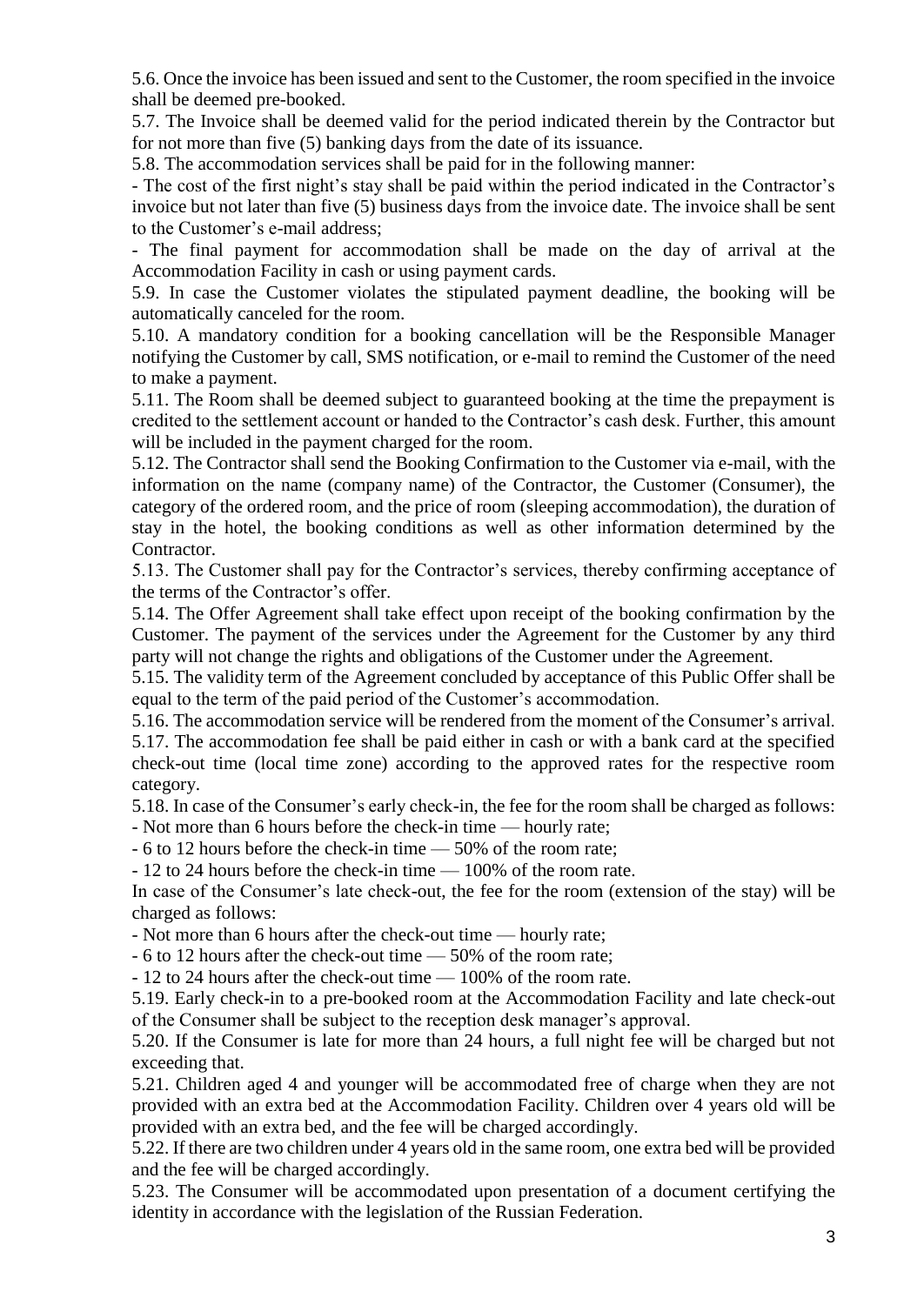5.24. Minors under the age of 14 will be accommodated upon presentation of birth certificates of these minors, identity documents of their parents (adoptive parents, guardians), accompanying person(s), provided that such accompanying person(s) present the consent of legal representatives (one of them).

5.25. Minors of 14 and older, in the absence of legal representatives accompanying them, will be accommodated if they provide identity documents and the consent of their legal representatives (one of them).

5.26. Room change may be arranged by agreement of the Parties or in case of unforeseen circumstances that have occurred in the Accommodation Facility. Room change will be arranged by the duty reception manager.

5.27. The Consumer shall be financially liable for any loss of or damage to the property at the Accommodation Facility in accordance with the legislation of the Russian Federation. The Consumer shall also be liable for any violations by their visitors according to the property damage price list.

5.28. The rooms are nonsmoking areas. There are designated smoking areas at the Accommodation Facility. Violation of this provision will entail a fine charged as prescribed by the Russian Code of Administrative Offences.

5.29. Room guests' visitors may stay till 11.00 p.m., provided they have a visitor pass issued by the accommodation service.

5.30. In case the Consumer is not at his/her room and the fee is delayed for 2 hours after the check-out time, the hotel will appoint special staff to make an inventory of the Consumer's belongings and vacate the room.

5.31. Refunds for pre-paid guided tours will be provided if the Consumer notifies of the cancellation 24 hours before the scheduled time of the service. In all other cases, the money will be refunded only upon compensation for the Contractor's expenses.

5.32. If the Consumer has not used some of the services due to early check-out from the Accommodation Facility, the refund will be provided as follows:

- 48 hours before the check-out date, the Consumer shall contact the duty reception manager to request a refund (the Consumer shall present his/her passport and a copy of the receipt for the service paid);
- The Consumer shall fill out a refund request form for any earlier purchased services, indicating the grounds for the refund (early check-out);
- The duty reception desk manager will execute a set of documents for the refund (all documents will be sent to the Accounting Department, with correct processing required, so the refund procedure may take up to 30 minutes);
- The Consumer will sign a refund request form, a cash voucher, and the receipt issued as a replacement for the one returned;
- At the end of the procedure, the Consumer will receive a copy of the new receipt that indicates the fee for the services actually rendered and the amount to be refunded.
- If the Consumer notifies of the early check-out later than two (2) days before the departure date, the Contractor will charge a full daily rate.
- In case the Consumer has paid for the services with a bank card, the money will be refunded within ten (10) business days after the refund request approval. The refund will be credited according to the bank details indicated by the Consumer in the request.
- In case the Consumer stays for more than 15 minutes after the check-in, the money for the current day will not be refunded (the accommodation services shall be deemed to have been rendered by the Contractor).
- To receive a refund, the Consumer will be required to hand over the copy of the receipt confirming payment for the services rendered by the Contractor. The duty reception manager will be authorized to deny a refund if the receipt has been lost or if the Consumer refuses to return it.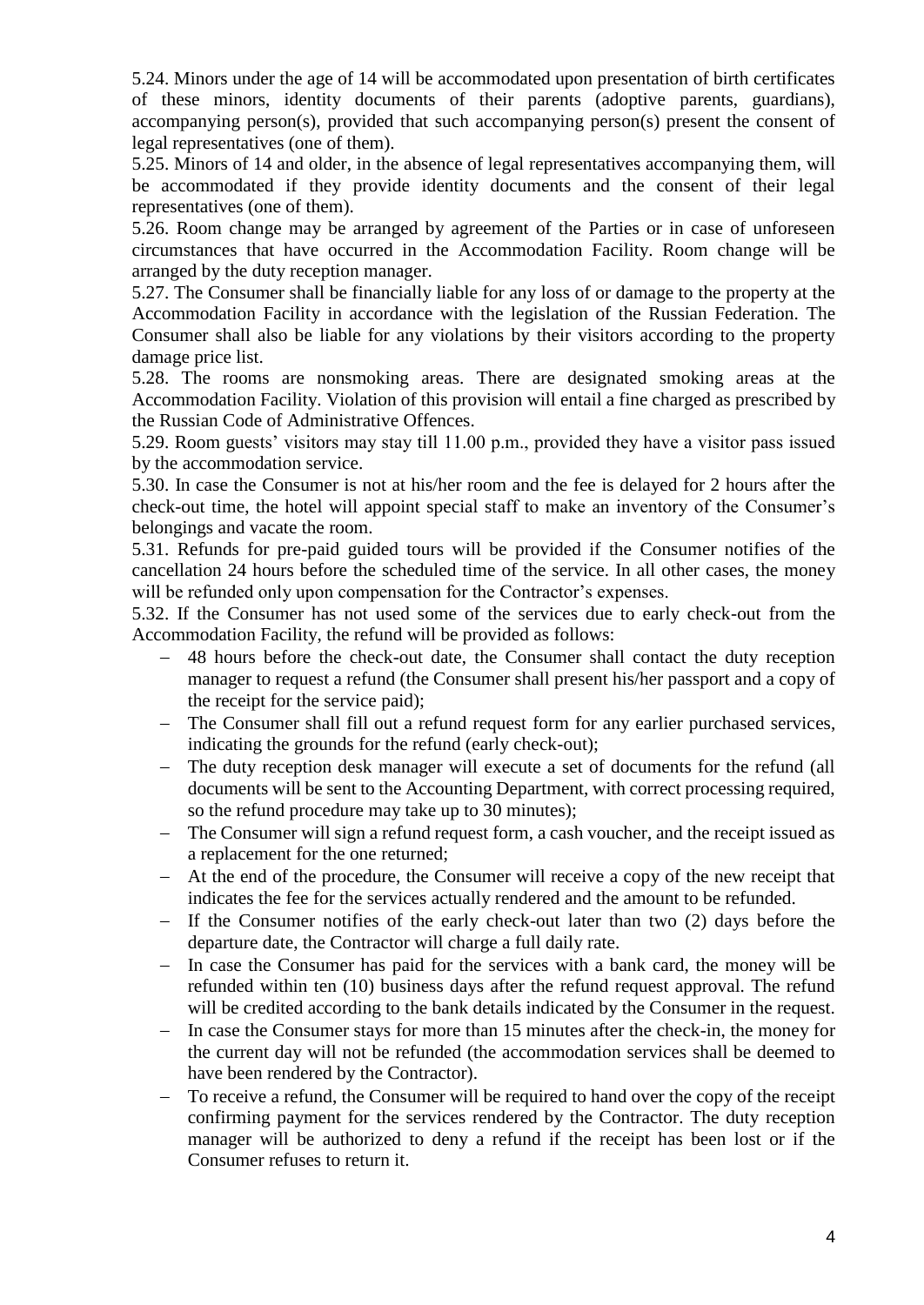- In case the accommodation fee was paid when booking a package tour via a travel company (Agent), the money paid may be refunded only by that Agent (travel company).

5.33. In case the Consumer is being removed from the Accommodation Facility due to gross violations of the Accommodation Facility rules or illegal actions against other guests or staff, the money for the unused services will be refunded only upon compensation for the Contractor's expenses.

5.34. The maximum duration of stay at the Accommodation Facility is six (6) months.

5.35. By signing the form of familiarization with the Rules of Stay at the Accommodation Facility, the Consumer also confirms that he/she has read and understood the following documents:

- Emergency regulations;
- Fire safety policy;
- Electrical appliance policy;
- Rules of use of the swimming pool;
- Property damage price list;
- Rules of room booking at the Accommodation Facility;
- The Customer and the Consumer have been informed of free hotel Wi-Fi (connection speed up to 3 MB).

5.36. By signing the form of familiarization with the rules of stay, the Consumer will automatically agree to the processing of his/her personal data provided in the booking information card.

### **6. Cost of Services and Settlement Procedure Hereunder**

6.1. The accommodation price includes:

- Accommodation in a selected-category room;
- Use of the first aid kit;
- Delivery of correspondence received in the name of the guest;
- Waking up service;
- Provision of boiled water;
- Other services indicated in the Confirmation.

6.2. The Contractor's services not specified in the Confirmation, Payment Invoice, Agreement, and Annexes thereto will be considered additional and will be provided for an additional fee.

6.3. The cost of the accommodation service is set based on the rate of the Contractor's Accommodation Facility officially published on the website at www.grace-global.ru, taking into account the Contractor's ongoing promotions as of the Agreement date.

6.4. In accordance with Federal Law No. 214-ФЗ On Experiment in the Development of Resort Infrastructure in the Republic of Crimea, the Altai Territory, the Krasnodar Territory, and the Stavropol Territory dated 29.07.2017 and the Law of the Krasnodar Territory dated 22.11.2017, the operator will charge a resort fee of 50 rubles per day per one individual over the age of 18 who plans to stay in the Accommodation Facility for more than 24 hours on the territory of the Sochi Resort City municipality during the following period: July 16, 2018 – December 31, 2022. The amount of the resort fee payable is not included in the room rate.

6.5. Hereunder, the Customer (Consumer) undertakes to pay for the services in the following manner:

- The Customer shall pay the cost of the first night's stay within the period specified in the Contractor's invoice but not later than five (5) business days from the invoice date. The invoice shall be sent to the Customer's e-mail address;

- The final payment for accommodation shall be made on the day of arrival at the Accommodation Facility in cash or using payment cards.

6.6. In case of late arrival, the Customer (Consumer) will be charged a fee equal to the cost of the first night's stay.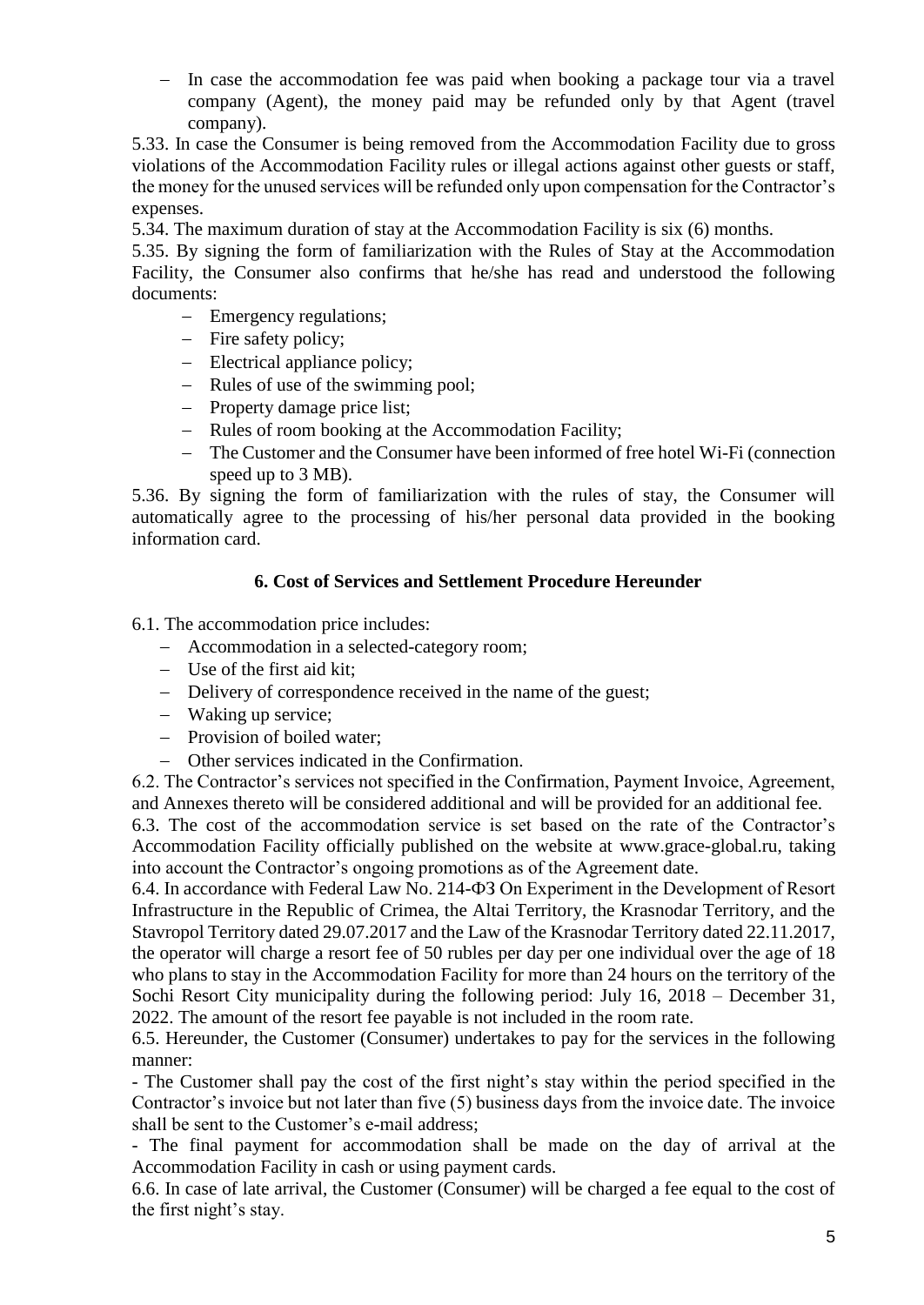6.7. If the Customer stays no more than one (1) day, the payment shall be made in the amount of the full night fee.

6.8. In the Consumer stays in the room after the check-out time, the Consumer (Customer) shall make the payment independently at the Contractor's prices:

Up to 6 hours after the check-out time — at the hourly rate;

Over 6 hours but less than 12 hours after the check-out time — half the night fee;

12 to 24 hours after the check-out time — the full night fee;

6.9. Cancellation procedure (cancellation of booked services):

The Customer's refusal of the booked hotel services without penalties shall be declared to the Contractor in writing:

- Not later than fourteen (14) calendar days before the arrival date during the peak season (20.04  $-15.10$ :

- Not later than ten (10) days before the arrival date during the off-season (16.10 – 19.04).

Late cancellation, as well as the Consumer's failure to arrive at the Accommodation Facility within 12 hours from the moment of the stipulated check-out time (in case of an uncanceled request), shall entail payment by the Customer (Consumer) of the night fee for the booked hotel services.

6.10. In case the Customer has paid for the services with a bank card, the money will be refunded within ten (10) business days after refund request approval. The refund will be credited according to the bank details indicated in the relevant request.

6.11. The Consumers will pay for all additional services rendered by the Contractor to the cash desk at the Accommodation Facility. In case the Customer pays for additional services, the latter shall send a request to the Contractor and indicate the term and form of payment for additional services.

6.12. Settlements between the Parties will be made in rubles, both in cash and by bank transfer, using the methods agreed upon by the Parties herein, and will be deemed made from the moment the funds are credited to the Contractor's account at a credit institution, bank payment agent or handed over to the Contractor's cash desk.

6.13. If the Customer (Consumer) has booked a room in the Accommodation Facility for a certain period and was forced to leave earlier than this period, the Customer (Consumer) shall notify the Contractor of the change in the terms of stay 24 hours before leaving the Accommodation Facility. Otherwise, the Customer will pay the Contractor the actual expenses incurred by the latter in the amount of the night fee for the room.

6.14. The Agreement shall be deemed concluded once the Customer (Consumer) has received the booking confirmation.

6.15. The services will be rendered subject to the full payment by the Customer. The payment of the services under the Agreement for the Customer by any third party will not change the rights and obligations of the Customer under the Agreement.

6.16. The Customer shall monitor independently the changes in the Contractor's details indicated herein and shall be responsible for the correctness of its noncash payments.

6.17. At the Customer's discretion, the services may be paid in either of the following ways:

- Noncash, by wire transfer of funds to the Contractor's settlement account;

- Cash, at the Contractor's cash desk.

- With a bank card;

- Online via the link to the Internet Acquiring (the Booking Department manager will send the link).

- The payment shall be made via Ural Bank for Reconstruction and

Development (UBRD) from the cards issued by the following payment systems:

- $-MIR$ ,
- **VISA** International.

■ Mastercard Worldwide.

The Customer's obligation to pay for the Contractor's services shall be deemed fulfilled once the prepayment / respective funds are credited to the settlement account or handed to the Contractor's cash desk.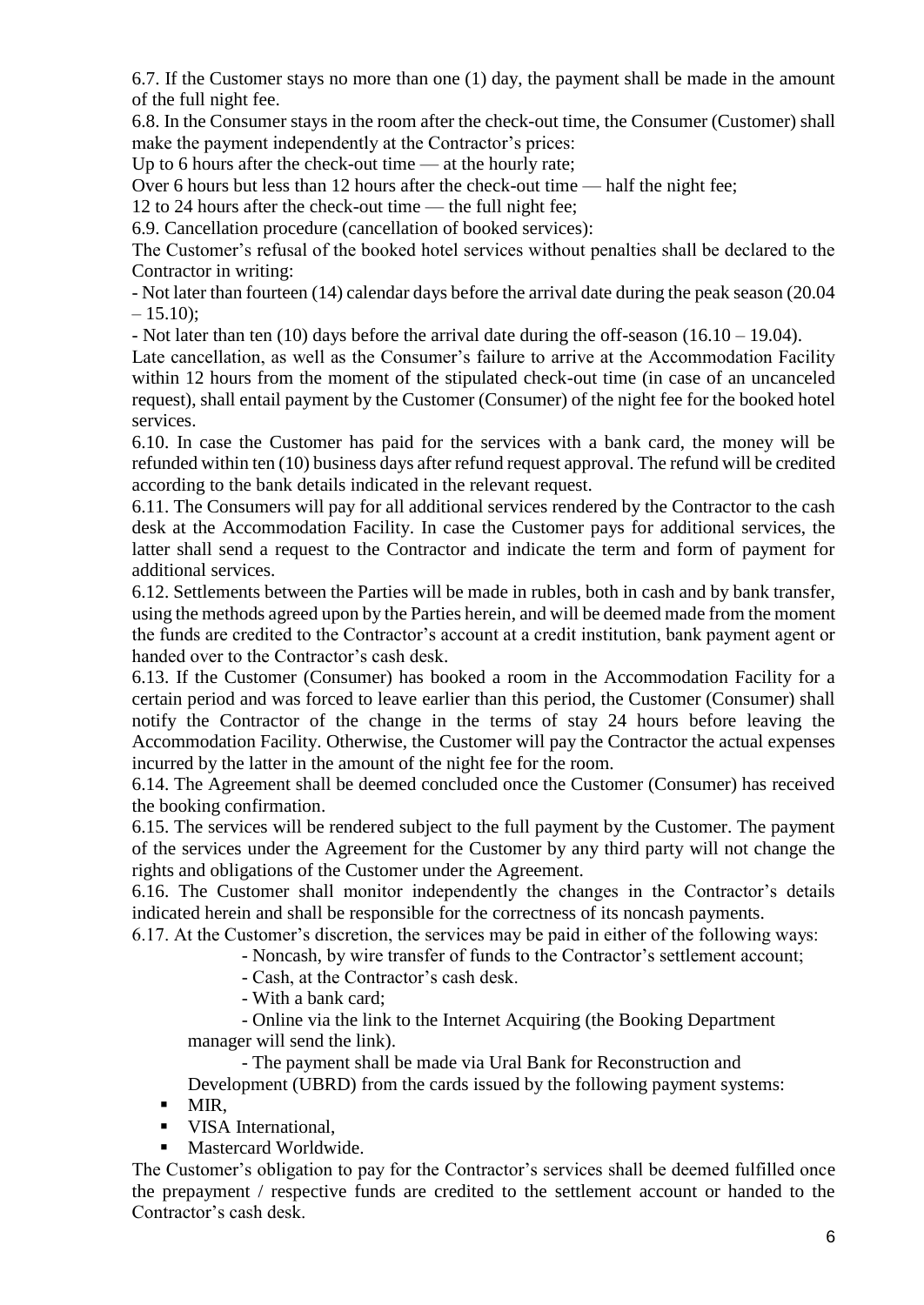# **7. Rights and Obligations of the Parties**

7.1. The Contractor undertakes to:

7.1.1. Render the selected and paid services to the Customer. Provide accommodation and meals for Consumers.

7.1.2. During the validity term hereof, provide the Customer with the services paid for and specified in the voucher or receipt, in accordance with the current legislation, this Offer, and the current rates and prices.

7.1.3. Maintain confidentiality concerning the Customer's information obtained during the registration, except in cases provided for by the current legislation of the Russian Federation.

7.1.4. Render high-quality services. Take timely measures to prevent and regulate the violation of the quality of services rendered. Promptly inform the Customer of the changes in the structure of services provided hereunder and the terms of provision thereof.

7.1.5. Ensure observing fire safety requirements and sanitary norms and rules.

7.1.6. Render hotel services to Consumers in accordance with the Hotel Services Rules in the Russian Federation, approved by Resolution No. 1853 of the Government of the Russian Federation dated 18.11.2020.

7.2. The Contractor may:

7.2.1. Approve and amend the terms and conditions of this Offer, Rates, Rules of Stay, Booking Rules and shall notify the Customer not later than three (3) calendar days before such amendments are made by posting information on the information forms and the Contractor's website. The Customer agrees and acknowledges that amendments to the Offer, Rates, Rules of Stay, and/or Booking Rules entail the introduction of such amendments in the Agreement concluded by and between the Customer and the Contractor, and these amendments shall take effect simultaneously with the amendments to the Offer.

7.2.2. Demand monetary compensation from the Customer for the losses incurred, in an amount of at least the value of the damaged (destroyed) property of the Contractor.

7.3. The Customer (Consumer) shall:

7.3.1. Provide, timely and fully, the information required for rendering the services as well as assist the Contractor in removing obstacles to the proper Agreement performance.

7.3.2. Observe the Hotel Services Rules at the Accommodation Facility and fire safety rules, Federal Law No. 15-ФЗ On Protecting Health of Citizens from the Exposure to Ambient Tobacco Smoke and the Consequences of Tobacco Consumption dated 23.02.2013.

7.3.3. Accept and pay for the services rendered by the Contractor in full.

7.3.4. Timely pay for additional services rendered by the Contractor.

7.3.5. Compensate for the damage caused to the Contractor's property in case of loss or damage to the property.

7.4. The Customer may:

7.4.1. Repudiate the services by terminating the Agreement, subject to mandatory compliance with the terms outlined in Sections 5 and 6 of this Offer Agreement, reimbursing the Contractor for the expenses actually incurred.

7.4.2. Upon detection of deficiencies of the services rendered, at the Customers discretion, require:

- The elimination of such deficiencies free of charge;

- A corresponding reduction in the price for the service rendered.

Having discovered deficiencies in the services rendered, the Consumer shall inform thereof the Contractor immediately (at the Reception Desk of the Reception and Accommodation Department). Otherwise, the Contractor will not be liable for deficiencies in the services rendered.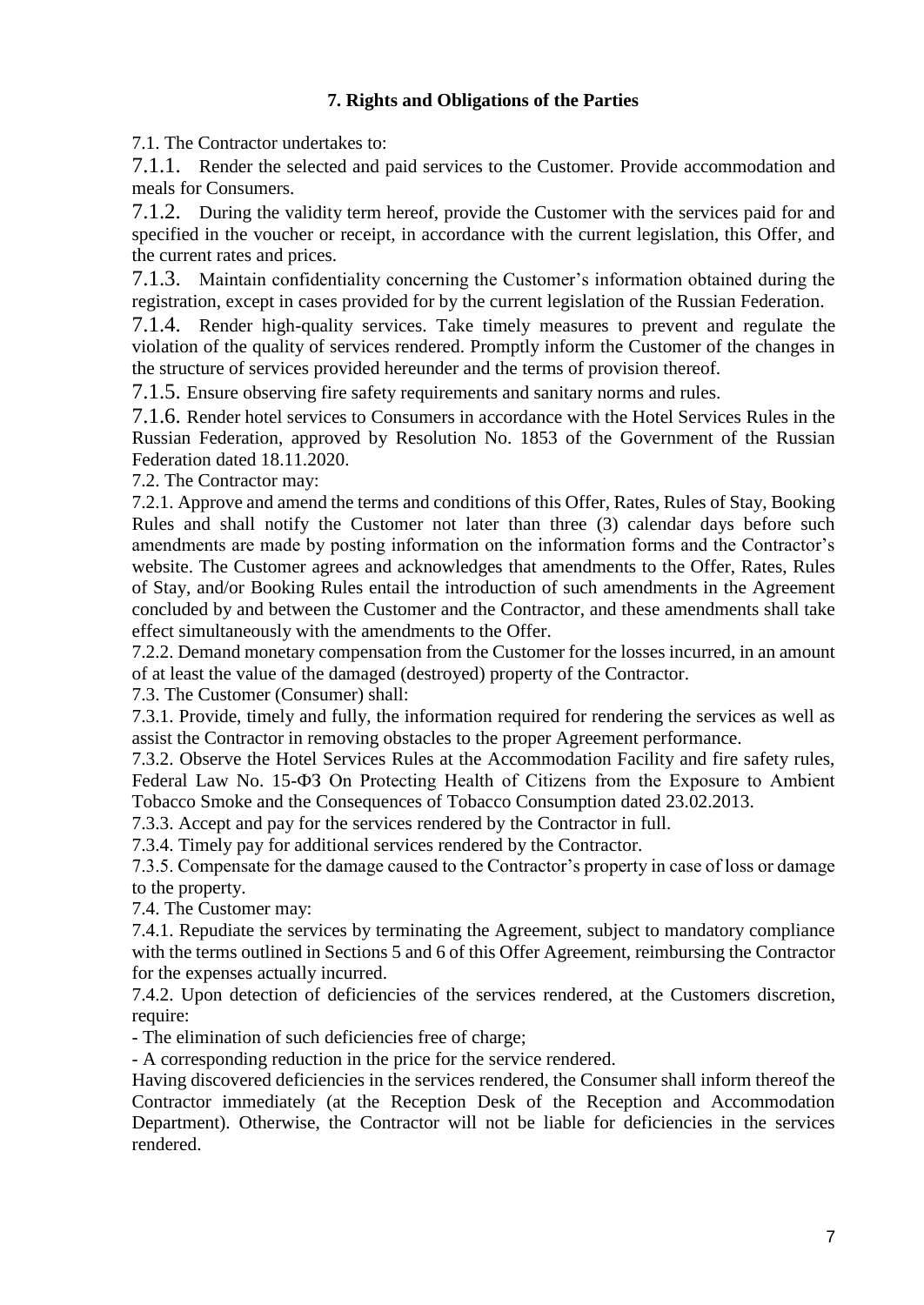## **8. Liability of the Parties**

8.1. The Parties shall be liable for nonfulfillment and/or improper fulfillment of the obligations assumed hereunder, in accordance with the current legislation, the Hotel Services Rules at the Contractor's Accommodation Facility, and this Agreement.

8.2. In case of impossibility to implement the Agreement due to the Customer's fault, Consumer or his/her visitors, the services shall be payable in full.

8.3. Any fines hereunder shall be levied at the Contractor's current Rates, excluding discounts and special prices (special offers).

8.4. In accordance with the legislation of the Russian Federation, the Consumer shall compensate the damage in case of loss of or damage to the Contractor's property at the Accommodation Facility, and also be liable for other violations.

8.5. In case the Consumer breaches Clause 7.3, the Consumer shall pay the Customer a fine in accordance with the current Price Lists for each violation as well as reimburse the costs incurred by the Contractor.

8.6. In case the Consumer has not arrived and/or has not contacted the Contractor by 7:00 a.m. of the following day, the booking will be canceled. The Consumer will be charged a fine in the amount of the fee for the first night's stay for the actual downtime of the room. The remaining amount of prepayment will be refunded. In case the Consumer arrives after 7:00 a.m. of the following day, the accommodation will be provided on a first-come, first-served basis and subject to availability of rooms.

8.7. The Consumer shall be jointly and severally liable for losses and other damage inflicted through the actions (omissions) of the Consumer's visitors in the Accommodation Facility.

8.8. If the visitors refuse to pay for damages to property at the Accommodation Facility, the Consumer (Customer) undertakes to pay the invoices issued to the visitors, including the damage to property, on the grounds of a damage report drawn up in accordance with the Contractor's internal regulations.

8.9. If the Customer pays for services in an amount less than that stipulated hereby, the amount of the payment made will be allocated, first of all, to repay the amount of the principal debt, and then penalties, interest, and other fines.

#### **9. Personal Data Processing**

9.1 When accepting the Offer, the Customer agrees to the processing of his/her (Consumers') personal data in accordance with Federal Law No. 152-ФЗ On Personal Data dated 27.07.2006. 9.2. For the purposes hereof, the Customer's (Consumer's) personal data will include the following:

Name, patronymic, surname of the Customer or a person whose interests the latter represents;

Date of birth of the Customer (Consumer) or the person whose interests the latter represents; residential address of the Customer or the person whose interests the latter represents;Telephone number of the Customer or the person whose interests the latter represents;

E-mail address of the Customer or the person whose interests the latter represents;

Passport data of the Customer or the person whose interests the latter represents.

9.3. The consent shall be valid until the expiration of the Offer Agreement.

9.4. This consent shall be deemed revoked in case of the early termination of the Agreement for any reason.

9.5. After the Agreement termination or withdrawal of the consent to the processing of personal data, the Contractor shall immediately cease processing the Customer's (Consumer's) personal data and delete completely their personal data from the information system and any data carrier within a time frame not exceeding fifteen (15) business days from the Offer Agreement expiration date, or, if the legislation stipulates the term of data storage regarding documents containing the Customer's (Consumer's) personal data, then within a time frame not exceeding three (3) business days from the date of the statutory storage term expiration.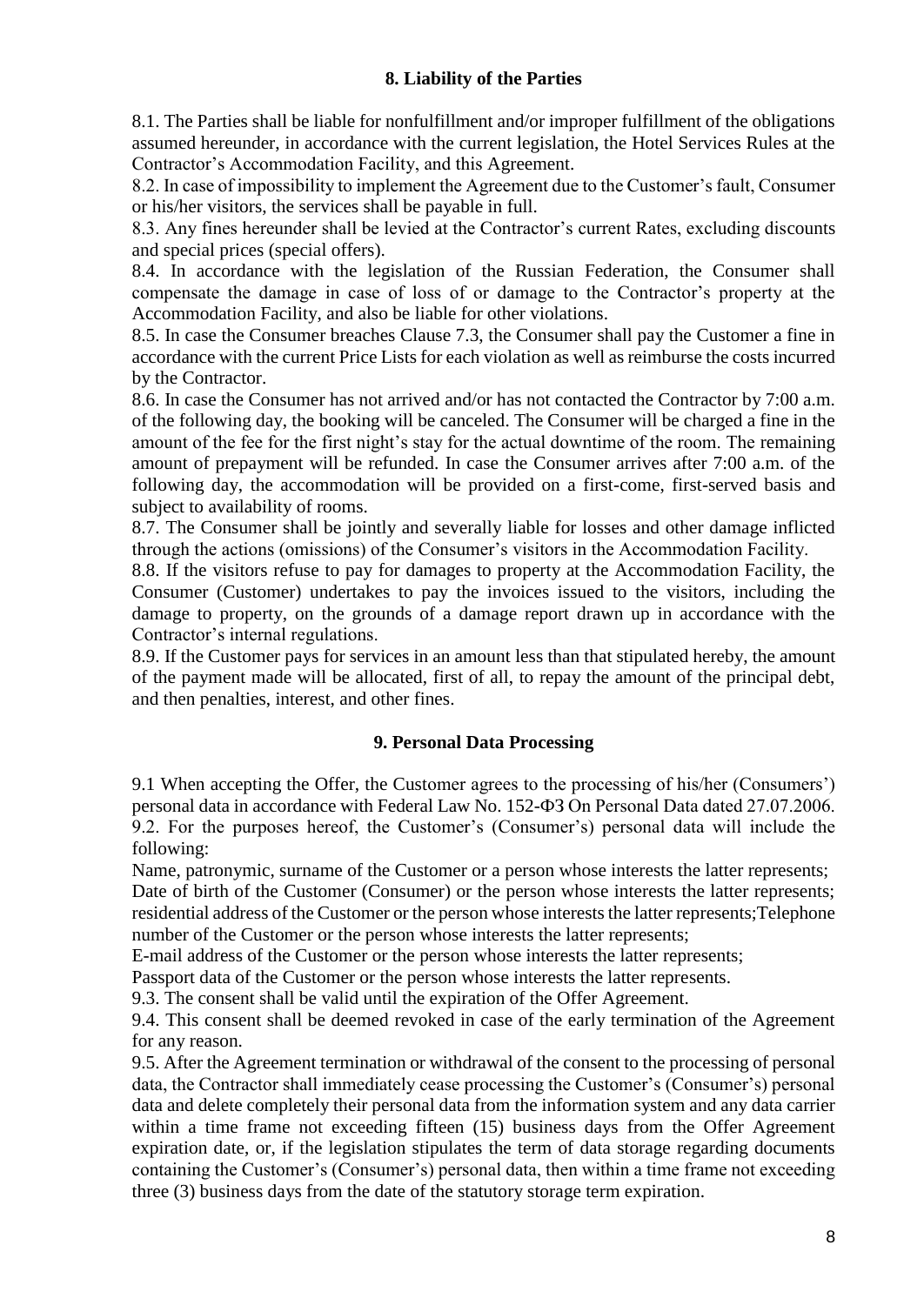#### **10. Validity Period, Prolongation, Amendment, Termination of the Offer Agreement**

10.1. The Offer Agreement shall take effect from the moment specified in Clause 5.14 hereof and shall be valid until the expiration of the purchased services selected by the Customer. 10.2. The Agreement may be extended by paying for the Contractor's services in accordance with the Rates in force as of the time of payment until the expiration of the existing Agreement. 10.3. The Agreement may be terminated by agreement of the Parties or a court decision on the grounds provided for by the civil legislation.

10.4. In case of termination by the Parties' agreement, the Agreement will terminate from the day when the Parties have reached an agreement on the termination of the dispute between them.

#### **11. Miscellaneous**

11.1. Failure to exercise a right under the Offer Agreement, as well as powers or intentions provided for in the Offer Agreement shall not mean either the Contractor's waiver of the terms and conditions of the Offer Agreement in the event of the subsequent violation or the waiver of its rights to demand compliance with the terms and conditions of the Offer Agreement at any time thereafter.

11.2. The Offer Agreement constitutes an entire agreement between the Contractor and the Customer. The Contractor does not assume any conditions or obligations concerning the subject matter of the Offer, except for those specified in the Offer, which regulate the Offer Agreement performance, except in the case when such conditions or obligations are documented and signed by authorized representatives of the Contractor and the Customer. If any of the terms of the Annexes or supplementary agreements to the Offer Agreement contradict the terms and conditions of the Offer, the terms and conditions of the Offer shall prevail.

11.3. The Customer concludes the Offer Agreement voluntarily and

a) has read the terms and conditions of the Offer, b) fully understands the subject of the offer and the terms of the offer agreement, c) fully understands the meaning and consequences of his/her actions regarding the execution and performance of the Offer Agreement.

11.4. The Customer has all the rights and powers required to conclude and perform the Offer Agreement.

11.5. If any condition of the Offer is declared invalid or illegal or may not be enforced in accordance with the current legislation of the Russian Federation, it will be removed from the Offer and replaced by a new provision that best meets the original intents of the Offer, while the remaining provisions of the Offer will not change and remain in force.

11.6. The Parties acknowledge the legal force of the documents (including booking requests, confirmation of booking, notifications on changes or cancellations of booking, etc.) sent (received) by the Parties via e-mail hereunder. When considering a dispute in court, these documents shall be equal to the original documents. The Parties will recognize the documents sent by e-mail without using an electronic digital signature as having the legal force and shall accept the same as written evidence.

11.7. The date of the incoming e-mail processing by the mail server of the Party to the Agreement that received the relevant e-mail shall be the date of receipt of communications/information sent via e-mail as well as the date of reply to communications. Responses to communications sent by one Party shall be sent by the other Party to the return address of the received e-mail or the response e-mail address indicated by the Party in the communication.

11.8. The Customer may not assign any rights or obligations under the Agreement with the Contractor without the prior written consent of the Contractor.